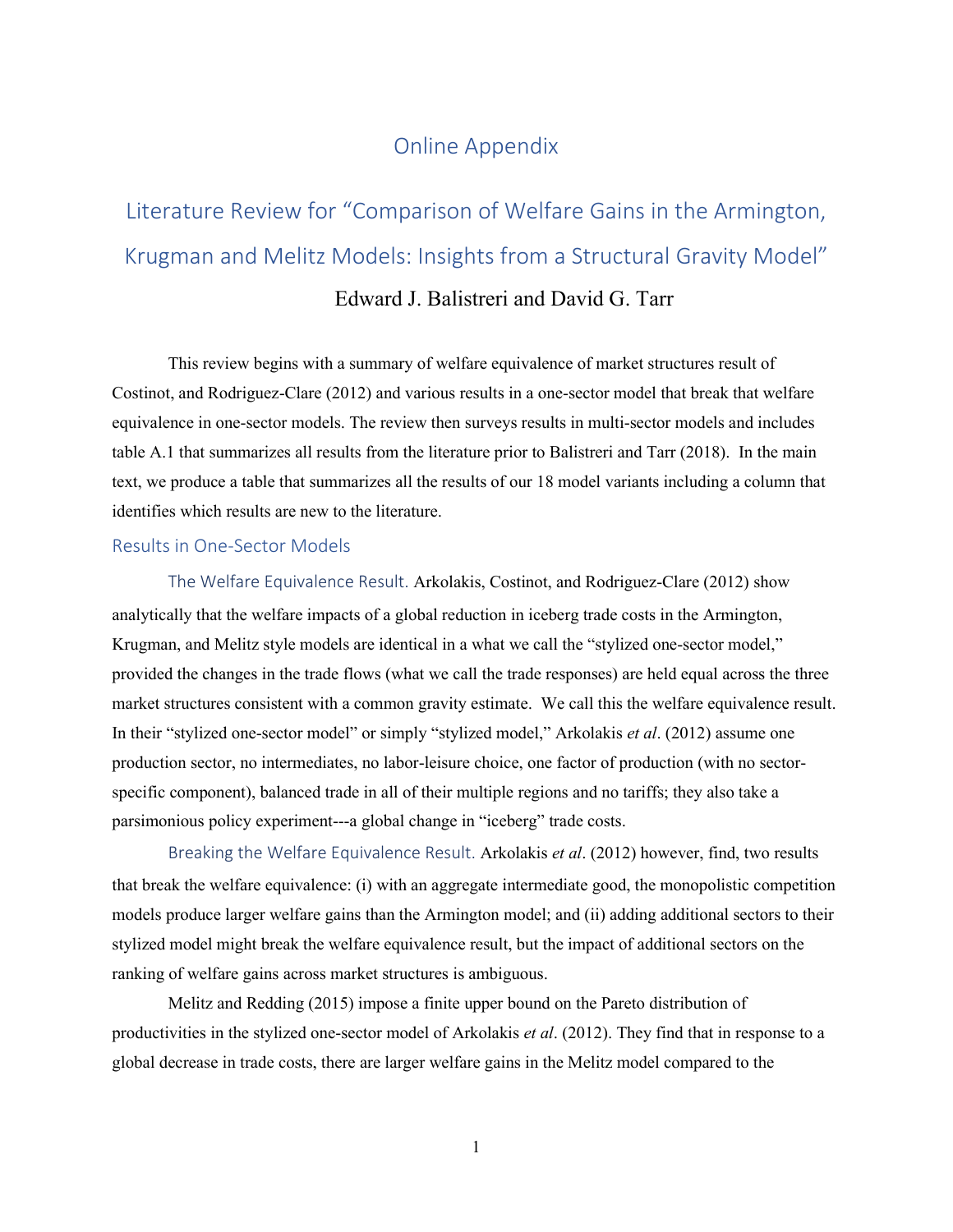Krugman model; and in response to a global increase in trade costs, the absolute value of the welfare losses is smaller in the Melitz model compared to the Krugman model.<sup>[1](#page-1-0)</sup>

We explain in the main text why we believe it is important in a welfare comparison of market structure to hold trade responses equal consistent with a gravity estimate. The remaining papers in the literature have not held trade responses equal consistent with a gravity estimate.

Balistreri, Hillberry and Rutherford (2010) and Arkolakis and Esposito (2014) add a labor-leisure choice to the stylized one-sector model of Arkolakis *et al*. (2012) and find that the Melitz model yields larger welfare gains than the Armington model if and only if the elasticity of supply of labor with respect to the real wage is positive. These papers, however, did not include intermediates.

#### Multi-Sector Models

In a multi-sector model with initial tariffs and an aggregate intermediate good, Balistreri, Hillberry and Rutherford (2011) find larger gains in the Melitz model than in the Armington model global tariff reductions. [2](#page-1-1) Jafari and Britz (2017) add non-tariff measures to the model of Balistreri *et al*. (2011) and find larger welfare gains in the Melitz model than in the Armington model from regional integration.

Using numerical methods, Costinot and Rodriguez-Clare (2014) extend to explicit tariff changes (starting from zero initial tariffs) the two results of Arkolakis *et al.* (2012) that break the welfare equivalence.<sup>[3](#page-1-2)</sup> Costinot and Rodriguez-Clare (2014) quantify the impact of several additional model extensions, but only in the Armington structure. We show that one cannot infer what will happen in the monopolistic competition models based on the Armington model; even the sign of the impact may reverse. Costinot and Rodriguez-Clare (2014) report quantitative results in the Armington model for the following model extensions: (i) unilateral tariff changes; (ii) intermediate goods with input shares based on data from the input-output tables; (iii) non-uniform tariff changes; and (iv) multiple primary factors of production as opposed to labor as the sole primary factor. Our results show: (i) regarding unilateral tariff changes, the monopolist competition models produce significantly lower optimal tariffs than the Armington model; (ii) the relative gains from trade of the monopolistic competition models over Armington increase with data-based intermediate shares, but (iii) decrease with diverse tariffs based on data compared to uniform tariffs; and (iv) the Costinot and Rodriguez-Clare result of a very small impact

<span id="page-1-0"></span><sup>&</sup>lt;sup>1</sup> Fernandes *et al.* (2019) show that if the Pareto distribution is replaced by the log- normal distribution in a heterogeneous-firms model, the trade responses differ significantly, but the welfare results in the one-sector Melitz model are not significantly changed.<br><sup>2</sup> See also Balistreri and Rutherford (2013) for details of how to numerically model heterogeneous firms.

<span id="page-1-2"></span><span id="page-1-1"></span> $3$  In the special case of autarky exercises, trade responses must be held equal if all models are calibrated such that they are in equilibrium with the initial trade data. Numerical general equilibrium trade models, such as the GTAP model (Aguiar *et al*. 2019) and models based on the GAMS/MPSGE software of Rutherford (1999) are generally calibrated in this manner. Consequently, unlike in their richer comparative-static exercises, in the autarky exercises reported by Costinot and Rodriguez-Clare (2014, table 4.1), they hold trade responses equal. See section 2.1.1 of the main text for details.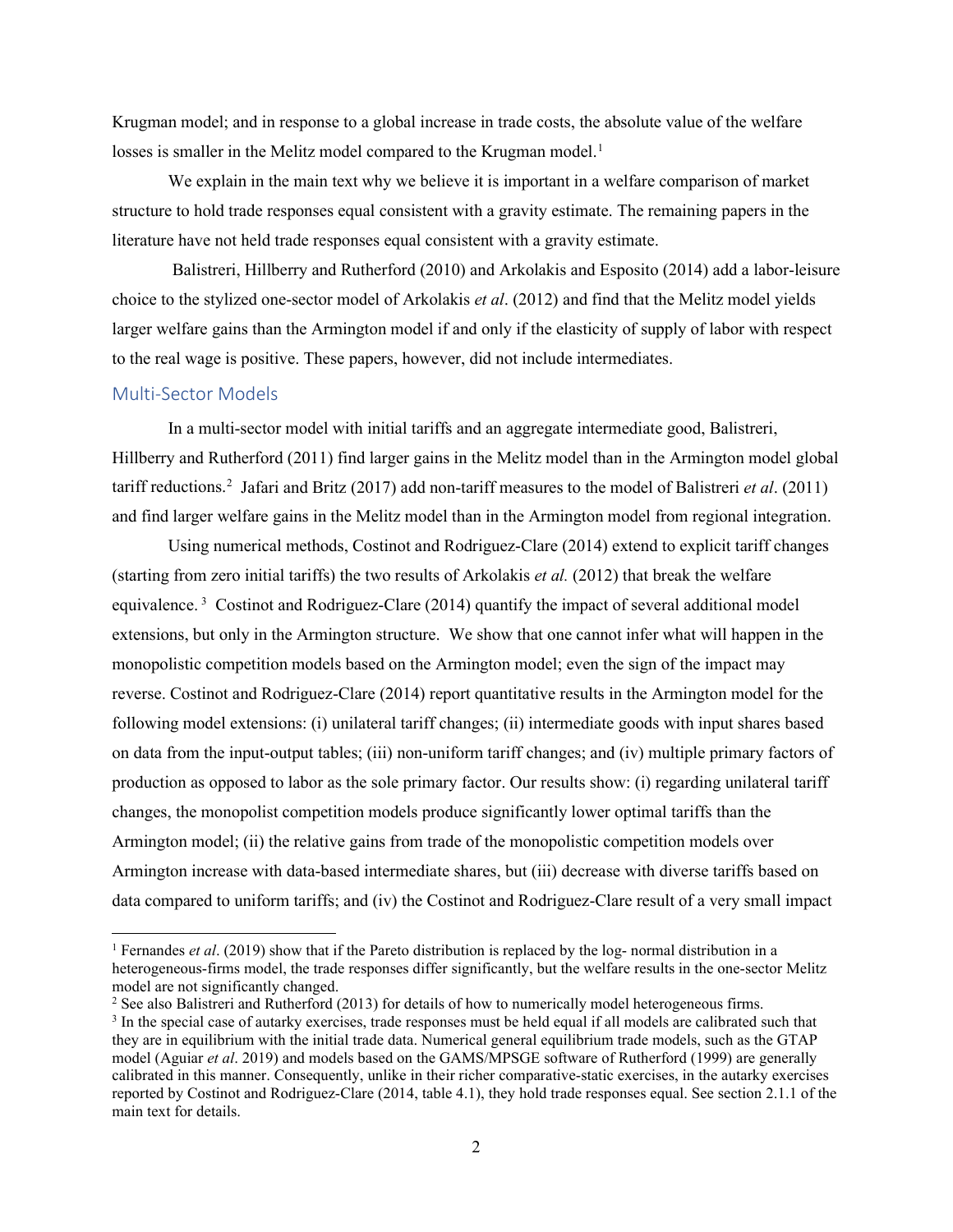of incorporating multiple factors of production under Armington is robust to the extension to the monopolistic competition models[.4](#page-2-0)

<span id="page-2-0"></span><sup>&</sup>lt;sup>4</sup> Dixon, Jerie and Rimmer (2018) develop a 10 region, 57 sector model with 56 Armington sectors and one Melitz sector to assess a unilateral tariff increase in the one Melitz sector by the North American region.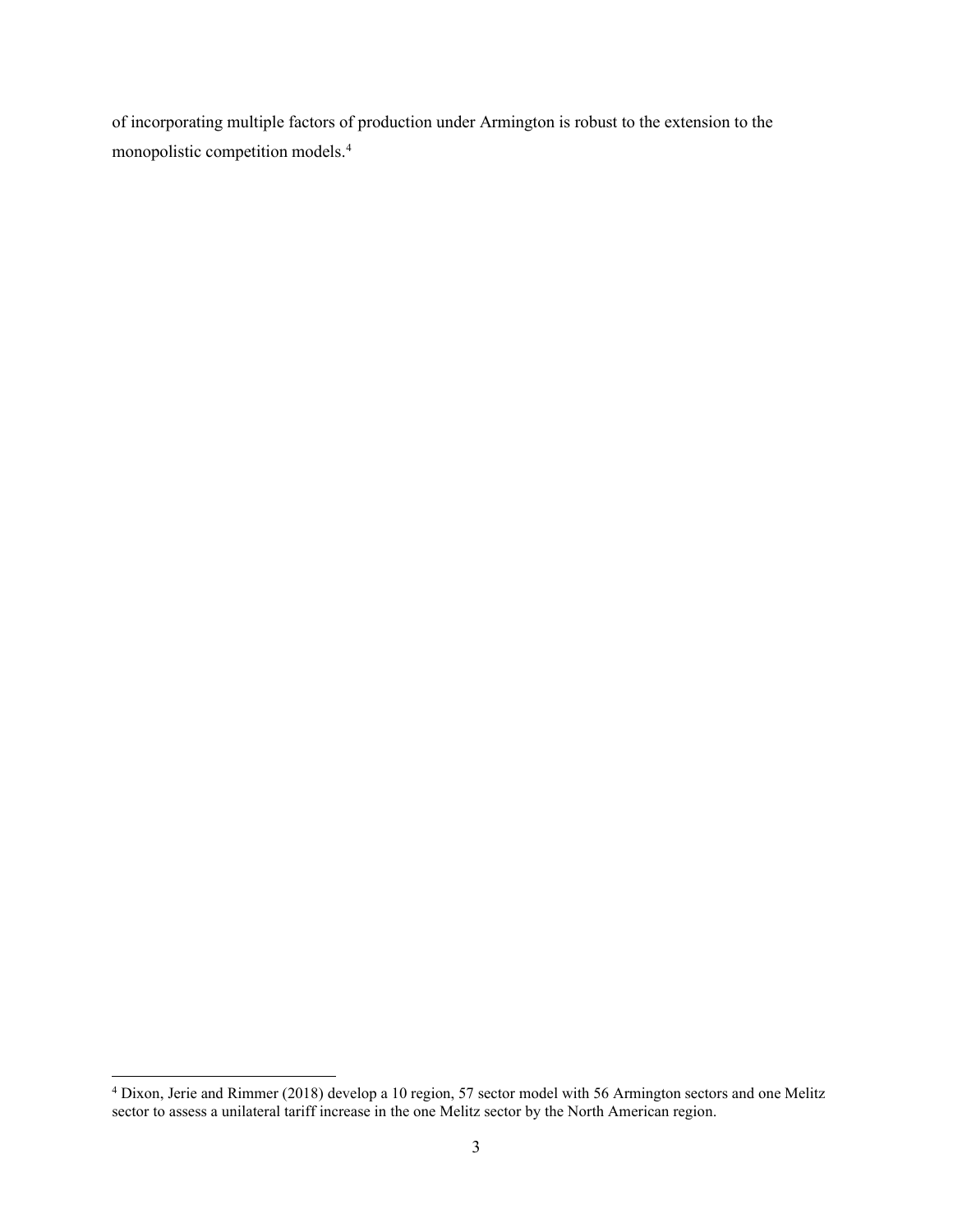#### References

- Aguiar, A., M. Chepeliev, E. Corong, R. McDougall and D. van der Mensbrugghe (2019), "The GTAP Data Base: Version 10," *Journal of Global Economic Analysis*, Vol. 4(1), 1-27. Available from: [https://www.jgea.org/ojs/index.php/jgea/article/view/77](https://jgea.org/ojs/index.php/jgea/article/view/77)
- Arkolakis, Costas and Federico Esposito (2014), "Endogenous Labor Supply and the Gains from International Trade," unpublished manuscript. Available at: [https://cpb-us-west-2](https://cpb-us-west-2-juc1ugur1qwqqqo4.stackpathdns.com/campuspress.yale.edu/dist/f/704/files/2014/11/Endogenous-labor-supply.pdf) [juc1ugur1qwqqqo4.stackpathdns.com/campuspress.yale.edu/dist/f/704/files/2014/11/Endogenous](https://cpb-us-west-2-juc1ugur1qwqqqo4.stackpathdns.com/campuspress.yale.edu/dist/f/704/files/2014/11/Endogenous-labor-supply.pdf) [-labor-supply.pdf](https://cpb-us-west-2-juc1ugur1qwqqqo4.stackpathdns.com/campuspress.yale.edu/dist/f/704/files/2014/11/Endogenous-labor-supply.pdf)
- Arkolakis, Costas, Arnaud Costinot and Andres Rodriguez-Clare (2012), "New Trade Models, Same Old Gains?" *American Economic Review*, 102(1), 94–130.
- Balistreri, Edward J., Russell H. Hillberry and Thomas F. Rutherford (2011), "Structural Estimation and Solution of International Trade Models with Heterogeneous Firms," *[Journal of International](http://www.elsevier.com/wps/find/journaldescription.cws_home/505552/description#description)  [Economics](http://www.elsevier.com/wps/find/journaldescription.cws_home/505552/description#description)*, Vol. 83(2), 95-108.
- Balistreri, Edward J., Russell H. Hillberry and Thomas F. Rutherford (2010), "Trade and Welfare: Does Industrial Organization Matter," *Economics Letters*, 109(2), 85–87.
- Balistreri, Edward J. and Thomas F. Rutherford (2013), "Computing General Equilibrium Theories of Monopolistic Competition and Heterogeneous Firms," in *Handbook of Computable General Equilibrium Modeling*, Vol 1B," P. Dixon and D. Jorgenson (eds.), 1513-1570, Amsterdam: Elsevier.
- Balistreri, Edward J. and David G. Tarr (2020), "Comparison of Deep Regional Integration in the Melitz, Krugman and Armington models: the case of The Philippines in RCEP," *Economic Modeling,*  Vol. 85, February, 255-271*.*
- Balistreri, Edward J. and David G. Tarr (2018), "Comparison of Welfare Gains in the Armington, Krugman and Melitz Models: Insights from a Structural Gravity Model," World Bank Policy Research Working Paper No. 8570, September. Available at: https://papers.ssrn.com/sol3/papers.cfm?abstract\_id=3247295.
- Costinot, Arnaud and Andres Rodriguez-Clare (2014), "Trade Theory with Numbers: Quantifying the Consequences of Globalization," in *Handbook of International Economics,* Elhanan Helpman, Kenneth Rogoff and Gita Gopinath (eds.), Vol. 4, 197-262, Amsterdam: Elsevier.
- Dixon, Peter, Michael Jerie and Maureen Rimmer (2018), *Trade Theory in Computable General Equilibrium Models: Armington, Krugman and Melitz*, Singapore: Springer.
- Fernandes, Ana M, Peter Klenow, Sergii Meleshchuk, Martha Denisse Pierola and Andres Rodriguez-Clare (2019), "The Intensive Margin in Trade," CESifo Working Paper No. 7540. Available at: https://www.cesifo.org/en/publikationen/2019/working-paper/intensive-margin-trade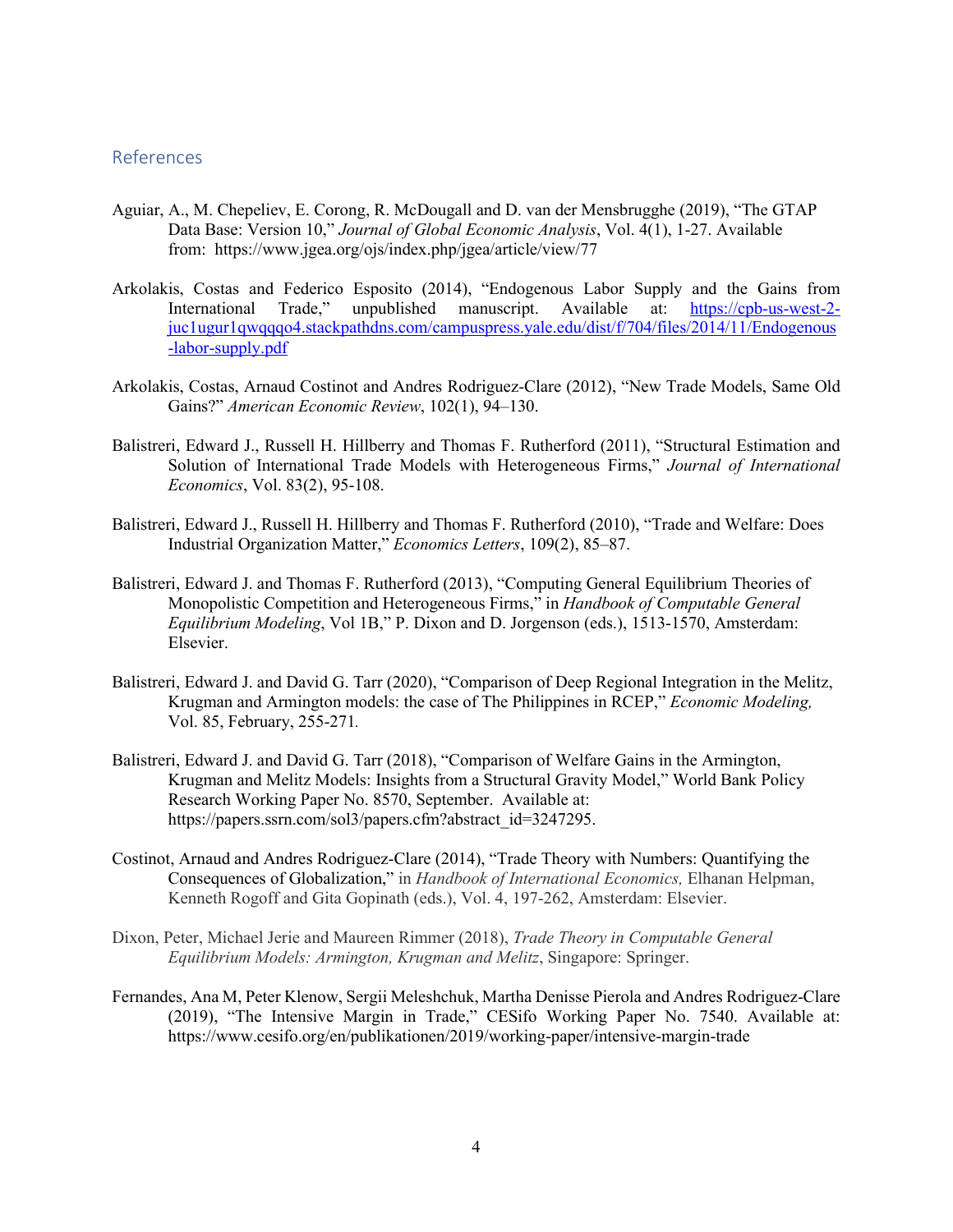- Jafari, Yaghoob and Wolfgang Britz (2018), "Modelling Heterogeneous Firms and Non-Tariff Measures in Free Trade Agreements Using Computable General Equilibrium," *Economic Modelling*, Vol. 73, June, 279-294.
- Melitz. Marc J. and Stephen J. Redding (2015), "New Trade Models, New Welfare Implications," *American Economic Review*, Vol. 105(3), 1105-1146.
- Rutherford, Thomas F. (1999), "Applied General Equilibrium Modeling with MPSGE as a GAMS Subsystem: An Overview of the Modeling Framework and Syntax," *Computational Economics*, Vol. 14, 1-46.